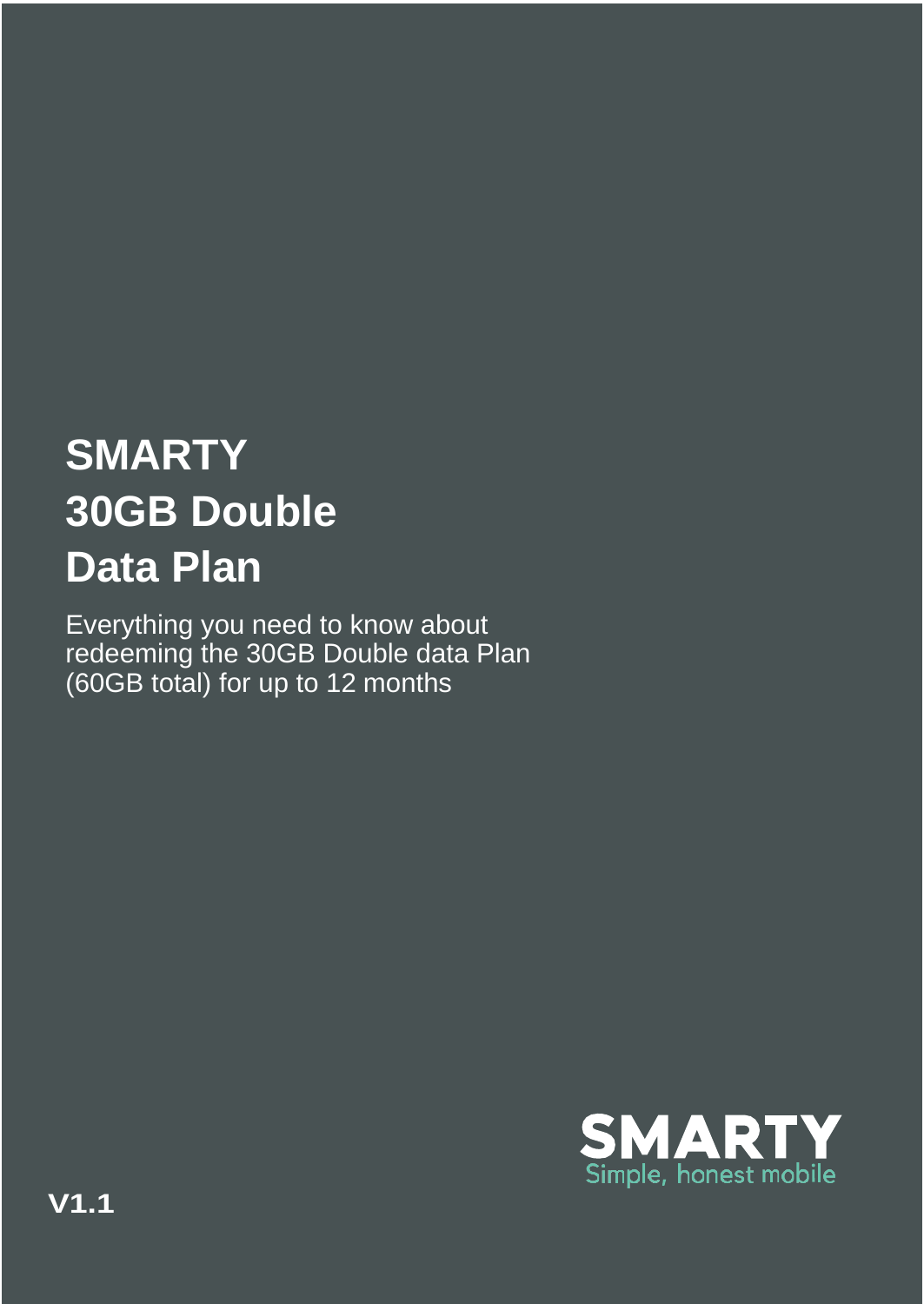## **30GB Double Data Plan (60GB Total) additional data offer (10 February – 4 May 2022) Terms and Conditions**

- 1. **Promoter:** Hutchison 3G UK Limited (trading as SMARTY) of Registered office: 450 Longwater Avenue, Green Park, Reading, Berkshire, RG2 6GF.
- $\mathcal{P}$
- 3. **Offer**: SMARTY 30GB + 30GB DATA Plan OFFER (the "Promotion") applies to the current SMARTY 1-month 30GB Plan (the "Eligible Plan") purchased within the Promotion Period. Under this Promotion, the standard data of 30GB will be increased to 60GB per month (the "Promotional Price") for your first 12 continuous months on the Eligible Plan.
- 4. **Dates**: The Offer will run from 00:01 GMT on 10 February 2022 up to 23:59 GTM on 4 May 2022 (OfferPeriod), but may be withdrawn, amended or extended, at any time and without notice (see Section 11 below regarding Variations to these terms).
- 5. To be eligible for this **Promotion**, you must:
	- a. be resident in the UK and over 16 years old;
	- b. be a new/existing SMARTY customer who accesses the SMARTY website or is on the 30GB plan (the "Eligible plan")
	- c. New SMARTY customers must access the SMARTY website during the Promotion Period, finds the applicable offer and clicks the link to purchase;
	- d. purchase the Eligible Plan online on SMARTY's website during the Promotion Period;
	- e. activate your SIM online on SMARTY's website, in accordance with our 'Additional SMARTY Terms', within 2 weeks of purchase; and
	- f. comply with the Terms and Conditions for using SMARTY, including holding (and not cancelling) your Promotion Plan for 14 days from the date of purchase, (an "Eligible Customer") and follow the promotion steps set out below.
	- g. Existing SMARTY customers will either receive communication from SMARTY with instruction on how to take up the offer OR
	- h. Can contact SMARTY Webchat to take advantage of the offer from their next renewal. For alternative ways to contact, please find information [here.](https://help.smarty.co.uk/en/articles/967873-using-the-smarty-website)
- 6. The **Promotional Price** is available for a maximum of 12 consecutive months on the **Eligible Plan**. To receive the **Promotional Price** for the maximum 12 months, following purchase and SIM activation Eligible Customers must:
	- a. either set up their account to auto-renew each month or manually renew their Eligible Plan each month within 12 hours of their pre-paid billing cycle end date; and
	- b. remain on the Eligible Plan for 12 consecutive months from the date of SIM activation.
- 7. This **Promotion** will only be available to **Eligible Customers** for so long as SMARTY offers the **Eligible Plan** in its current form. **SMARTY** reserves the right to withdraw the **Eligible Plan** at any time in future at its discretion.
- 8. If you change to another plan or have a break in your subscription of the **Eligible Plan** at any time from yourfirst purchase of the **Eligible Plan**, you will no longer be eligible for this Promotion. You will only receive the Promotional Price for the months before this change or break and not for the next month or any subsequent month. A break in subscription includes where you do not auto-renew or you fail to manually renew your account every month within 12 hours of your current Eligible Plan's end date.
- 9. The discounted month covers only the **Monthly Charge** for the 50GB data plan and not any other charges (including without limitation **Out of Bundle Service Charges**, Additional Service Charges, account administration fees, fees for Connection and re-Connection and any costs incurred in collecting outstanding payments).
- 10. The Offer is not available in conjunction with any other promotional offers or discounts. The link may beused once only and is linked to the email address associated with your **SMARTY** dashboard.
- 11. We cannot accept responsibility for entries lost, corrupted or delayed in transmission. Under no circumstances will we (or our parent, subsidiaries and affiliated companies) be liable (unless such liability cannot be lawfully excluded) for any losses, damages, costs or expenses arising from or in any way connected with any errors, defects, interruptions, malfunctions or delays in the Offer and we exclude liability,to the fullest extent permitted by law, for any loss or damage caused to you arising out of thisOffer.
- 12. **Governing law**: These terms and conditions shall be governed by and construed in accordance with English law.